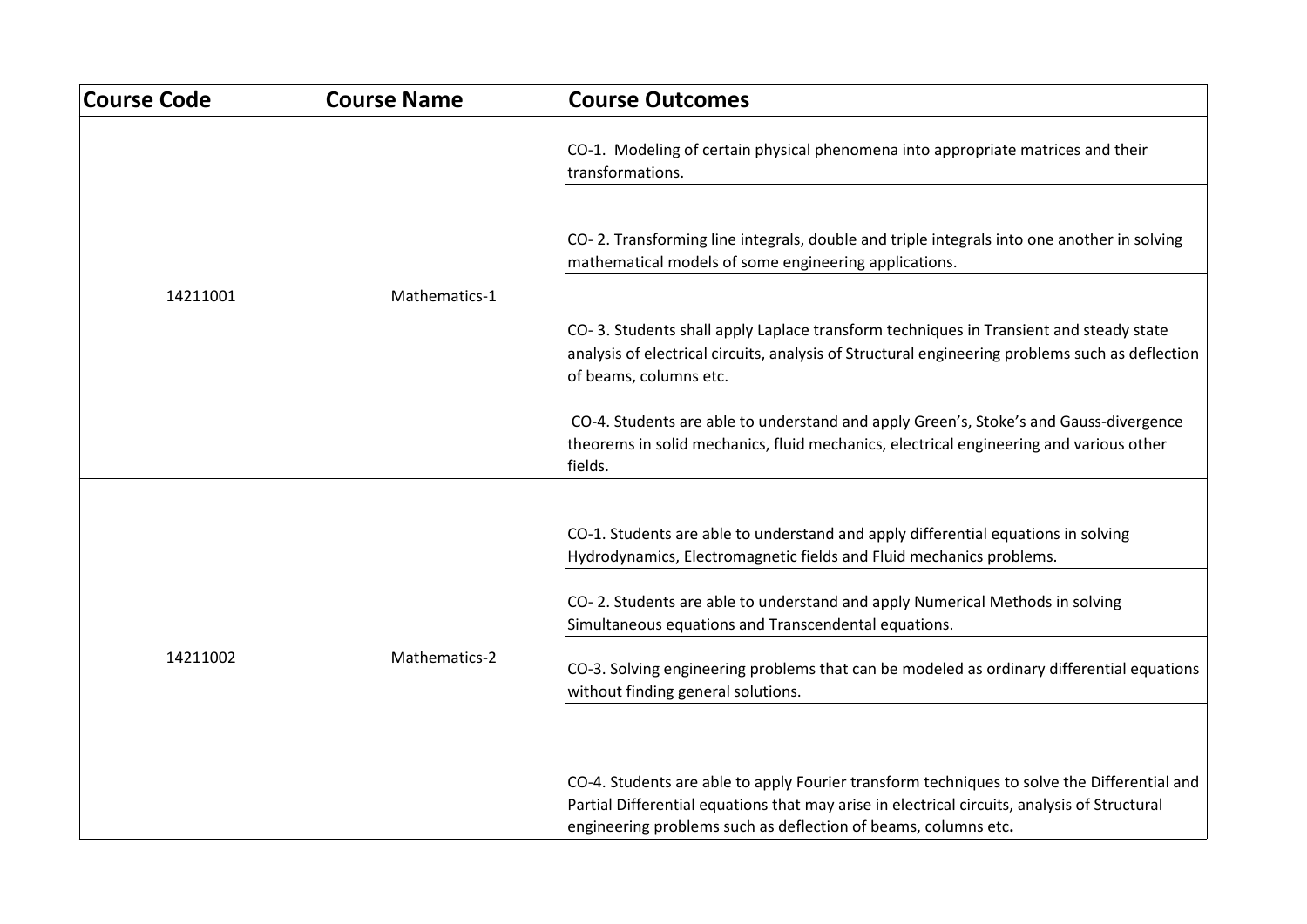|          |                              | CO-1. The different realms of physics and their applications in both scientific and<br>$\bullet$<br>technological systems are achieved through the study of physical optics, lasers and fiber<br>optics.             |
|----------|------------------------------|----------------------------------------------------------------------------------------------------------------------------------------------------------------------------------------------------------------------|
| 14221003 | <b>Engineering Physics</b>   | CO-2. The important properties of crystals like the presence of long-range order and<br>periodicity, structure determination using X-ray diffraction are focused along with<br>ultrasonic non-destructive technique. |
|          |                              | CO-3. The properties and device applications of semiconducting and magnetic<br>materials are illustrated.                                                                                                            |
|          |                              | CO-4. The importance of super conducting materials and Nano-Materials along with<br>their engineering applications is well elucidated                                                                                |
|          |                              | CO-1. Graduate will be able to apply the knowledge of chemistry to identifying and<br>addressing the problems of boilers in industry.                                                                                |
| 14231004 | <b>Engineering Chemistry</b> | CO-2. Graduate will be able to appreciate the use of high polymers in engineering uses.                                                                                                                              |
|          |                              | CO-3. Graduate will demonstrate the knowledge of Fuels and lubricating oils in Engines.                                                                                                                              |
|          |                              | CO-4. Graduate will be able to appreciate the appropriate analytical methods in chemical<br>analysis using instrumentation.                                                                                          |
|          |                              | CO-1. Have improved communication in listening, speaking, reading and writing skills in<br>general.                                                                                                                  |
| 14241005 | English                      | CO-2. Have developed their oral communication and fluency in group discussions and<br>interviews.                                                                                                                    |
|          |                              | CO-3. Have improved awareness of English in science and technology context.                                                                                                                                          |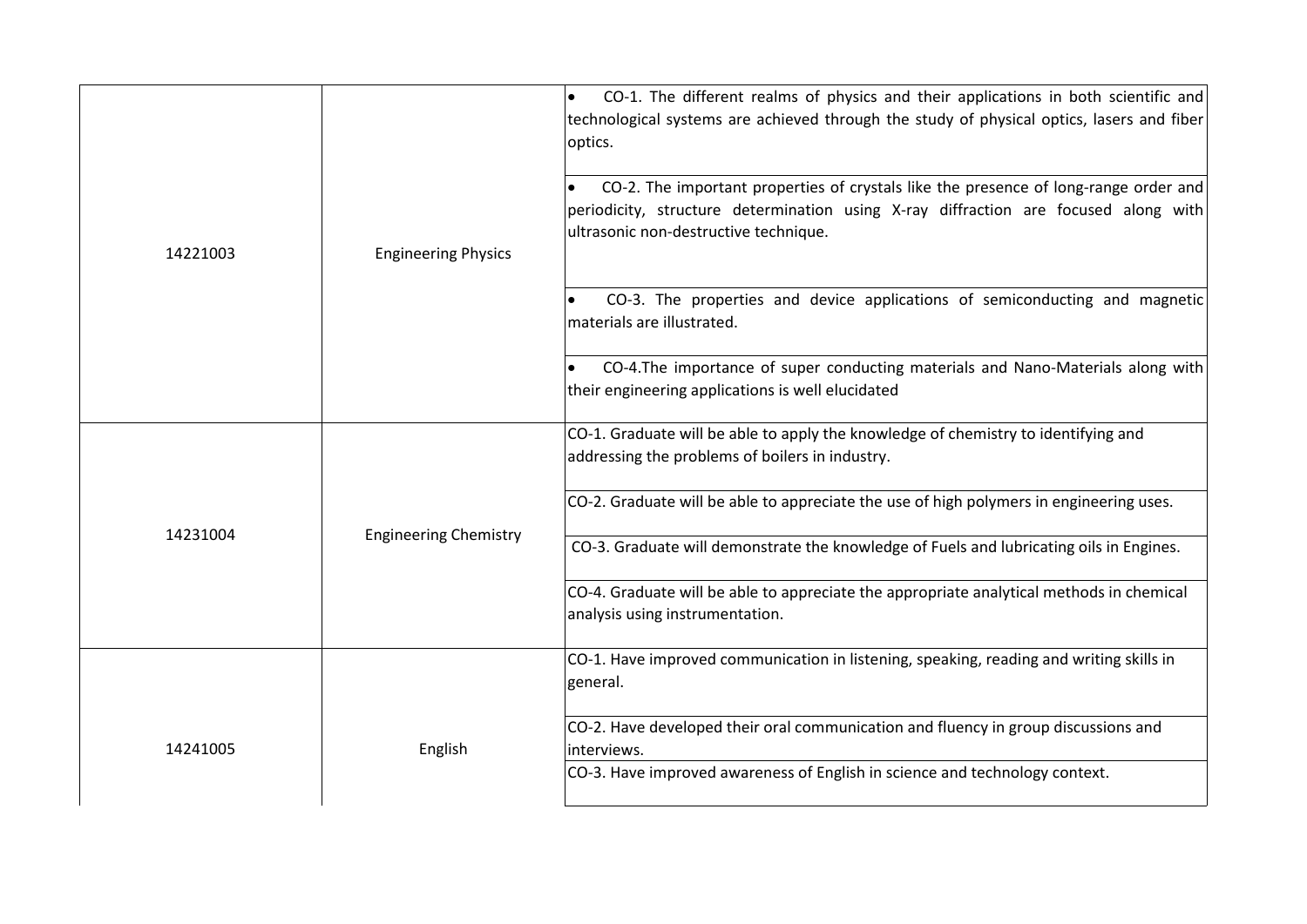|          |                               | CO-4. Have achieved familiarity with a variety of technical reports.                                                                                          |
|----------|-------------------------------|---------------------------------------------------------------------------------------------------------------------------------------------------------------|
|          |                               | CO-1.Apply principles of drawing in representing dimensions of an object.                                                                                     |
|          |                               | CO-2.Construct polygons and curves.                                                                                                                           |
| 14031006 | <b>Engineering Drawing</b>    | CO-3.Draw projections of points, lines, planes and solids in different positions.                                                                             |
|          |                               | CO-4. Convert the orthographic views into isometric views and vice versa.                                                                                     |
|          |                               | CO-1. Able to understand the basic building blocks of C.                                                                                                      |
|          | Problem Solving & Programming | CO-2. Able to use logical structure and control structures of a computer program.                                                                             |
| 14051007 | in C                          | CO-3. Able to describe the use of arrays and modular programming                                                                                              |
|          |                               | CO-4. Able to illustrate the use of memory allocation and file handling functions.                                                                            |
|          |                               | CO-1.Use marking tools, measuring tools, cutting tools (chisels, saws) used in carpentry<br>and fitting trades to prepare basic carpentry and fitting joints. |
|          | <b>Engineering Workshop</b>   | CO-2. Prepare Foundry jobs like single piece pattern and double piece pattern.                                                                                |
|          |                               | CO-3. Make basic house wire connections.                                                                                                                      |
| 14991008 |                               | CO-4.Fabricate tin smithy jobs using snips, stakes and wooden mallet.                                                                                         |
|          |                               | (IT-Workshop)                                                                                                                                                 |
|          |                               | CO-5. Able to assemble and disassemble the PC.                                                                                                                |
|          |                               | CO-6. Able to install Windows OS.                                                                                                                             |
|          |                               | CO-7. Able to work with MS-Office.                                                                                                                            |
|          |                               | CO-8. Able to Browse the Internet.                                                                                                                            |
|          |                               | CO-1. Able to write, compile and debug programs in C language and use different data                                                                          |
|          |                               | types in a computer program.                                                                                                                                  |
|          |                               |                                                                                                                                                               |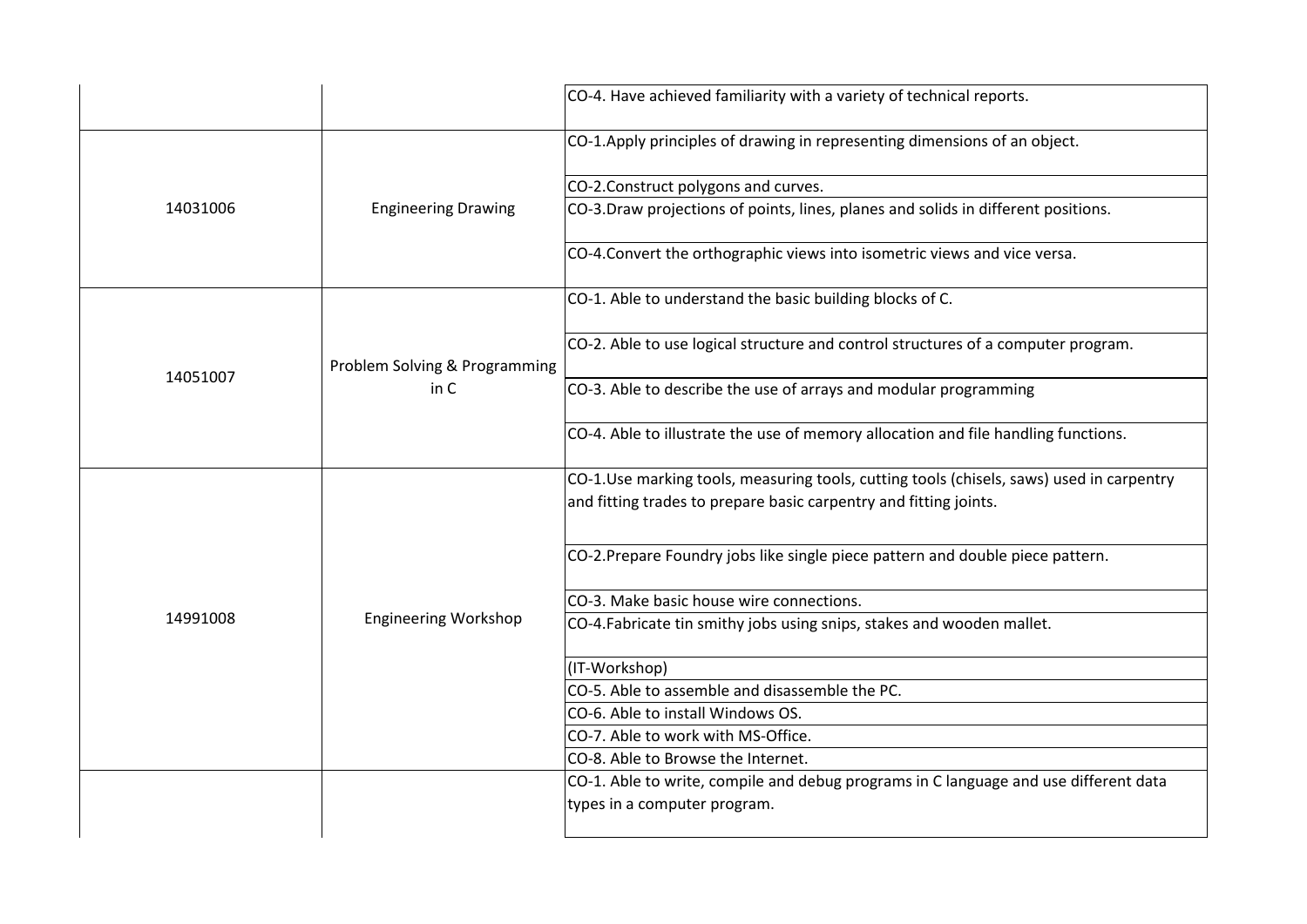| 14051009 | Programming in C Lab                                    | CO-2. Able to implement programs involving decision structures, loops, arrays and<br>functions on different applications.<br>CO-3. Able to implement the modular programming concepts, pointers, structures and<br>unions. |
|----------|---------------------------------------------------------|----------------------------------------------------------------------------------------------------------------------------------------------------------------------------------------------------------------------------|
|          |                                                         | CO-4. Able to develop the concepts of file I/O operations and random access to files                                                                                                                                       |
|          |                                                         | CO-1. Graduate will be able to apply the knowledge of physics laboratory in measuring the<br>standard values.                                                                                                              |
|          |                                                         | CO-2. Graduate will correlate the theory and experimental results.                                                                                                                                                         |
| 14991010 | <b>Engineering Sciences Lab</b>                         | CO-3. Graduate will be able to apply the knowledge of chemistry laboratory in identifying<br>and addressing the problems in hardness of water.                                                                             |
|          |                                                         | CO-4. Able to appreciate the appropriate analytical methods in chemical analysis using<br>instrumentation.                                                                                                                 |
|          |                                                         | CO-1. Have improved communication in listening, speaking, reading and writing skills in<br>general.                                                                                                                        |
| 14241011 | English Language and<br><b>Communication Skills Lab</b> | CO-2. Have developed their oral communication and fluency in group discussions and<br>interviews.                                                                                                                          |
|          |                                                         | CO-3. Have improved awareness of English in science and technology context.                                                                                                                                                |
|          |                                                         | CO-4. Have achieved familiarity with a variety of technical reports.                                                                                                                                                       |
|          |                                                         | CO-1. Students will be able to know about the operation of various Electronics Devices and<br>their applications.                                                                                                          |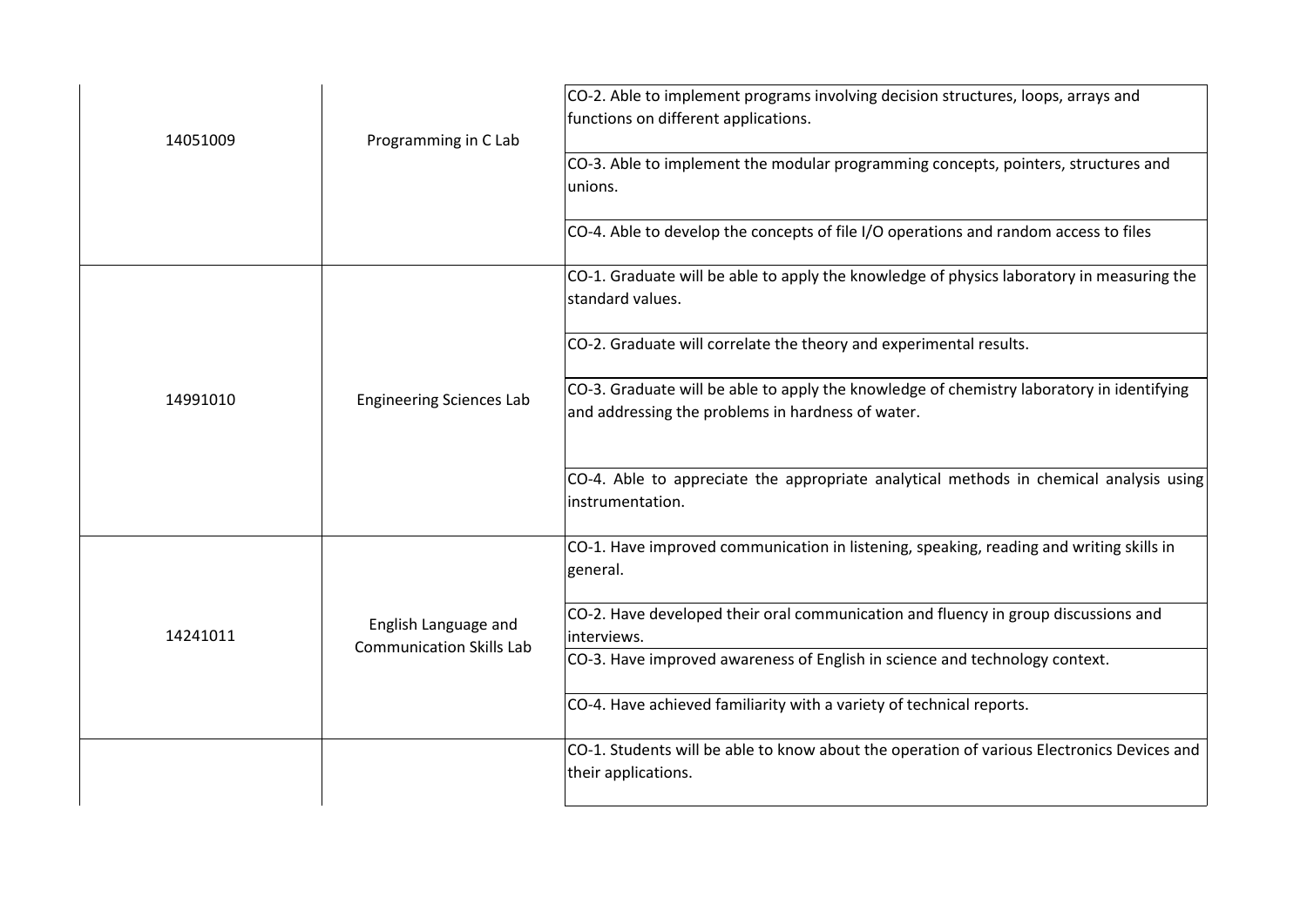| 14042101 | <b>Electronic Devices &amp; Circuits</b>                      | CO-2. Understand the operation and applications of Bipolar Junction Transistor (BJT).                                                                            |
|----------|---------------------------------------------------------------|------------------------------------------------------------------------------------------------------------------------------------------------------------------|
|          |                                                               | CO-3. Able to compare BJT, JFET and MOSFET.                                                                                                                      |
|          |                                                               | CO-4. Understand the operation and application of Oscillators and Op-Amps.                                                                                       |
|          |                                                               | CO-1.Study variety of abstract data type (ADT) and data structures.                                                                                              |
|          |                                                               | CO-2. Implementation of linked data structures such as linked lists and binary trees.                                                                            |
| 14052102 | <b>Data Structures</b>                                        | CO-3. Be familiar with some graph algorithms such as shortest path and minimum spanning<br>tree.                                                                 |
|          |                                                               | CO-4.Be familiar with various sorting algorithms including quick sort, merge sort and heap<br>sort.                                                              |
|          |                                                               | CO-1.Students should be able to solve basic binary math operations.                                                                                              |
|          |                                                               | CO-2. Encode symbols and numbers in binary codes                                                                                                                 |
| 14052103 | Digital Logic Design                                          | CO-3.Students should be able to design different units that are elements of typical<br>computer's CPU.                                                           |
|          |                                                               | CO-4.Students should be able to apply knowledge of the logic design course to solve<br>problems of designing of control units of different input/output devices. |
|          |                                                               | CO-1.Able to apply mathematics concepts and logical reasoning to solve problems in<br>different fields of Computer Science.                                      |
|          |                                                               | CO-2. Perform operations on discrete structures such as propositions, functions, and<br>relations.                                                               |
| 14052104 | <b>Mathematical Foundations of</b><br><b>Computer Science</b> | CO-3. Learn Algebraic structures and able to apply Elementary Combinatorics.                                                                                     |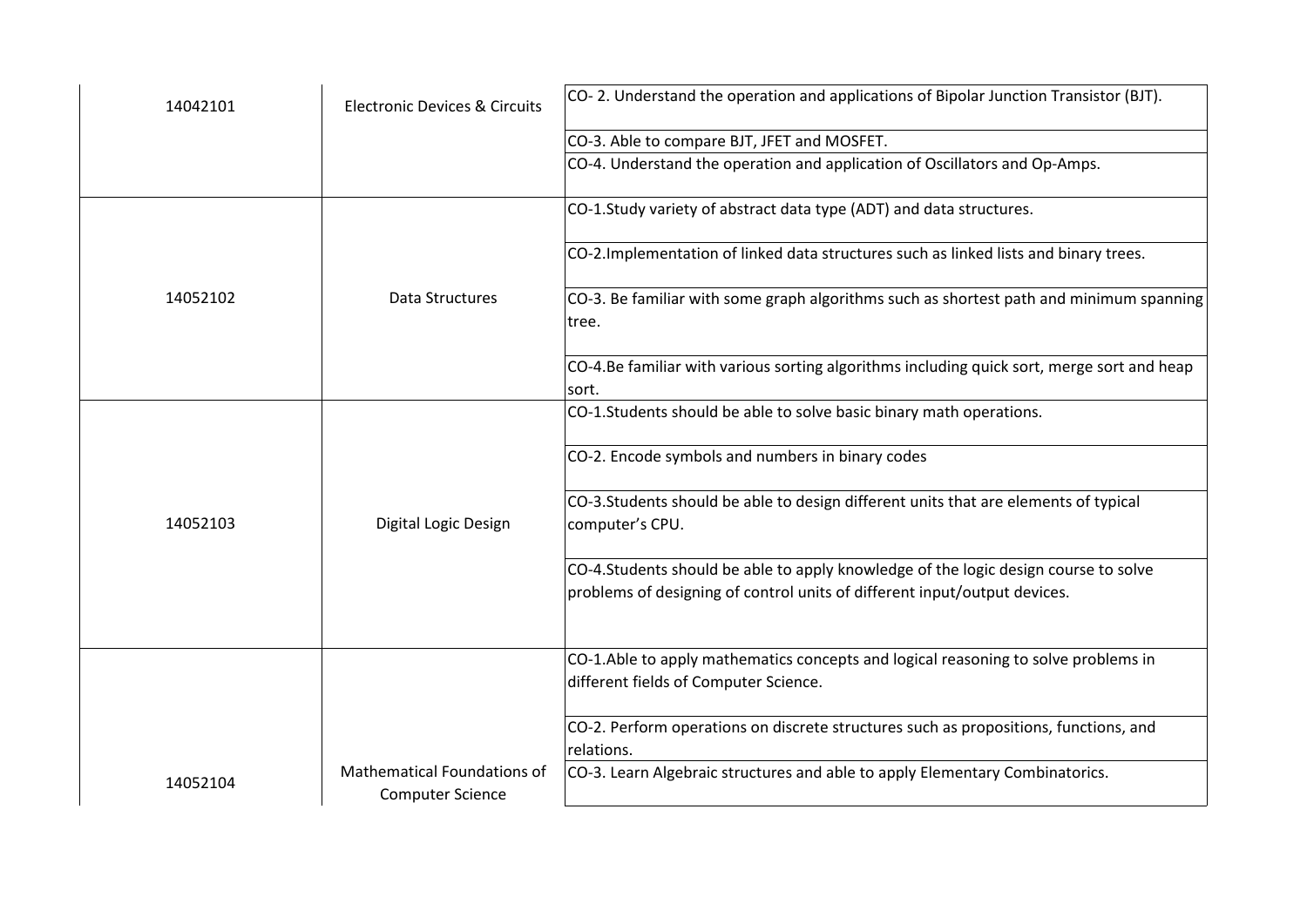|          |                                                   | CO-4. Explain basic definitions and properties associated with simple planar graphs,<br>including isomorphism, connectivity, and Euler's formula, and describe the difference<br>between Eulerian and Hamiltonian graphs. |
|----------|---------------------------------------------------|---------------------------------------------------------------------------------------------------------------------------------------------------------------------------------------------------------------------------|
|          |                                                   | CO-1. Understanding of the operation of op-amps, diodes and transistors in order to build<br>circuits. CO-2. Students understand basic properties of AC and DC machines.                                                  |
| 14122105 | <b>Electrical Engineering</b>                     | CO-3. Able to get the knowledge about various measuring instruments.                                                                                                                                                      |
|          |                                                   | CO-4. Have knowledge about Rectifier and power supplies.                                                                                                                                                                  |
|          |                                                   | CO-1. Students are able to learn c ++ data types, Constants, variables, Create correctly<br>formatted I/O, C++ expressions using operator precedence, basic programming constructs<br>$of C++$ .                          |
|          |                                                   | CO-2. Students are able to apply object oriented programming concepts & design<br>programs in C++.                                                                                                                        |
| 14052106 | <b>Object oriented Programming</b><br>Through C++ | Create simple classes having data members and member functions, friend, constructors<br>and destructors.                                                                                                                  |
|          |                                                   | CO-3. Understand dynamic memory allocation and pointers.                                                                                                                                                                  |
|          |                                                   | CO-4. . Understand the concept of template classes and be able to instantiate objects from<br>both regular and template classes.                                                                                          |
|          |                                                   | CO-1. Students will be able to understand the concepts and implementation of<br>constructors and destructors.                                                                                                             |
| 14052107 | Object oriented Programming &                     | CO-2. Able to implement operator overloading and function overloading in C++.                                                                                                                                             |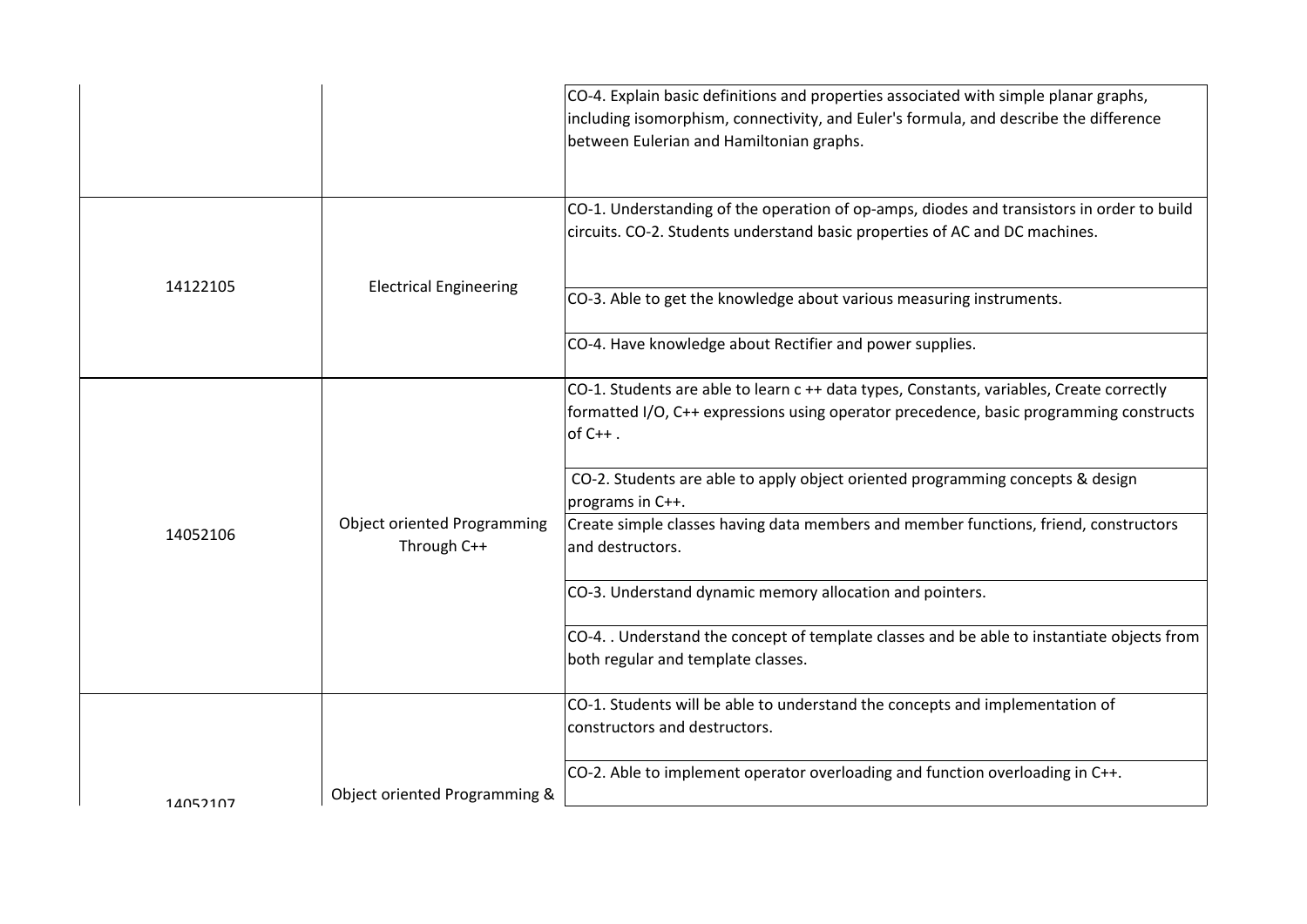| <b>THUJLIUI</b> | Data Structures Lab                                           | CO-3. Able to implement inheritance and polymorphism in C++.                                                                                                                                                        |
|-----------------|---------------------------------------------------------------|---------------------------------------------------------------------------------------------------------------------------------------------------------------------------------------------------------------------|
|                 |                                                               | CO-4. Able to implement the data structures like stacks, queues, linked lists, trees, and<br>graphs, searching and sorting using C++.                                                                               |
|                 |                                                               | CO-1. The student will be able to Solve the basic electrical circuits.                                                                                                                                              |
|                 |                                                               | CO-2. Learning to conduct experiments involving electric and electronic components and<br>to analyze and interpret the measurements results.                                                                        |
| 14992108        | <b>Electrical &amp; Electronics</b><br><b>Engineering Lab</b> | CO-3. Designing, construct and characterize electric and electronic circuits according to<br>specification.                                                                                                         |
|                 |                                                               | CO-4. Getting familiar with state of the art electronic test equipment to characterize the<br>behavior of electric and electronic devices and circuits.                                                             |
|                 |                                                               | CO-1. Know how to calculate fundamental concepts such as the cumulative distribution<br>function, expectations, and distributions for functions of random variables.                                                |
|                 |                                                               | CO-2. Know the basic continuous distributions (Uniform, Exponential, Normal and Gamma)<br>and know how to work with them.                                                                                           |
| 14212201        | <b>Probability &amp; Statistics</b>                           | CO-3. Evaluate estimators, construct confidence intervals, and perform hypothesis tests in<br>the context of a single population sample.                                                                            |
|                 |                                                               | CO-4. The student will be able to analyze the problems of engineering and industry using<br>the techniques of testing of hypothesis, curve fitting, statistical quality control and draw<br>appropriate inferences. |
|                 |                                                               |                                                                                                                                                                                                                     |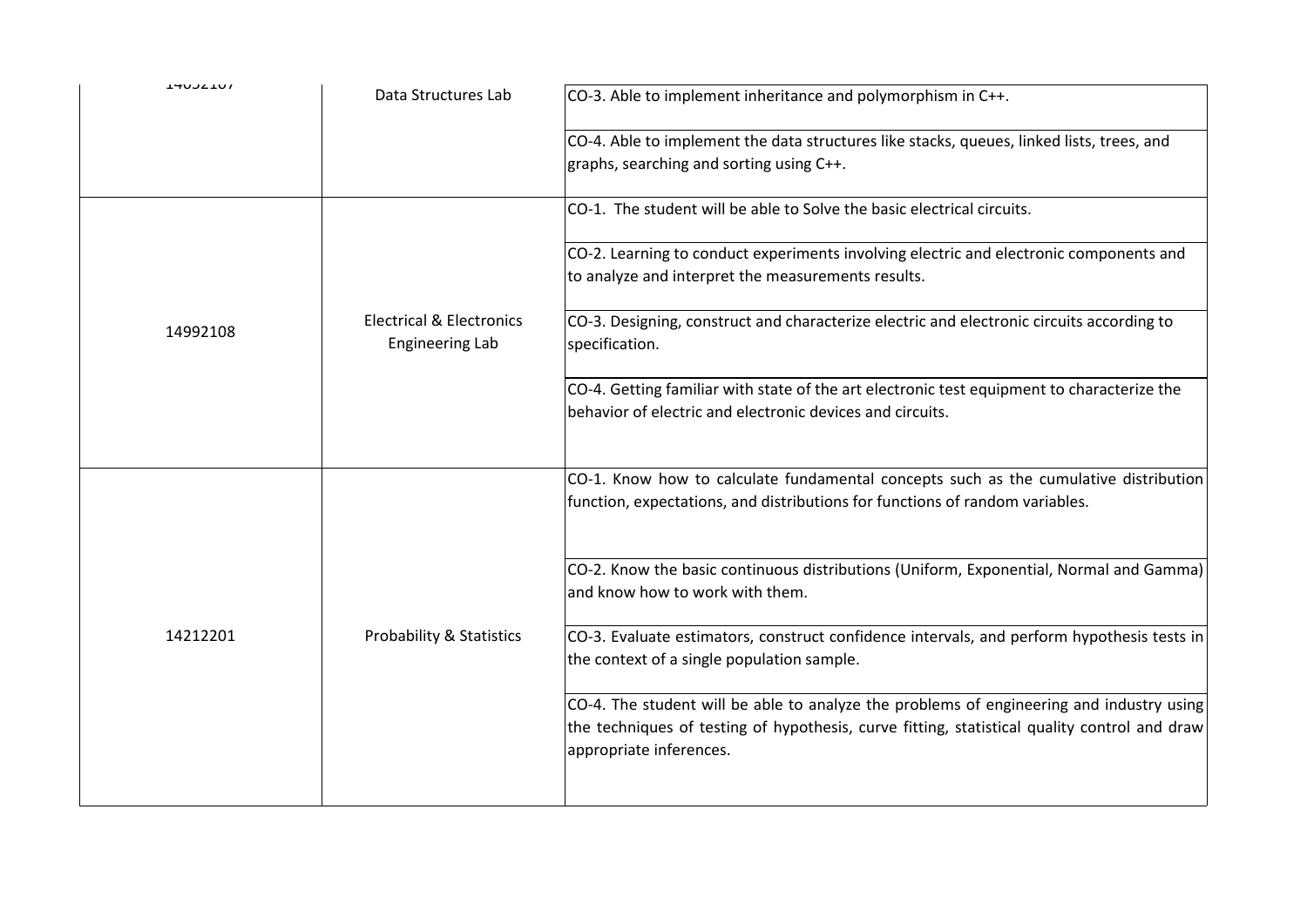| 14012202 | <b>Environmental Studies</b>          | CO-1. Graduate will be able to apply the knowledge of Environmental issues in his area of<br>work.                                                                        |
|----------|---------------------------------------|---------------------------------------------------------------------------------------------------------------------------------------------------------------------------|
|          |                                       | CO-2. He will appreciate the need and methods for conservation of Natural Resources for<br>sustainable development.                                                       |
|          |                                       | CO-3. Analyze interaction between social and environmental processes.                                                                                                     |
|          |                                       | CO-4. The graduate will appreciate disaster management in preventing loss of property<br>and life.                                                                        |
|          |                                       | Co-1. Can apply the ER concepts to design the databases.                                                                                                                  |
|          | Database Management Systems           | CO-2. Advanced concepts like triggers, assertions and constrains can be applied effectively<br>in designing the business applications.                                    |
| 14052203 |                                       | CO-3 .Apply normalization techniques to normalize a database.                                                                                                             |
|          |                                       | CO-4. Be familiar with the basic issues of transaction processing and concurrency control<br>and Master the basics of query evaluation techniques and query optimization. |
|          |                                       | CO-1. Basic understanding of the notion of a regular set and its representation by DFA's,<br>NFA's and regular expressions.                                               |
| 14052204 | Formal Languages & Automata<br>Theory | CO-2. Basic understanding of the notion of a context-free language and its representation<br>by context-free grammars and push-down automata.                             |
|          |                                       | CO-3. Practical applications of regular expressions and context-free grammars.                                                                                            |
|          |                                       | CO-4. Find solution to the problem using Turing machines.                                                                                                                 |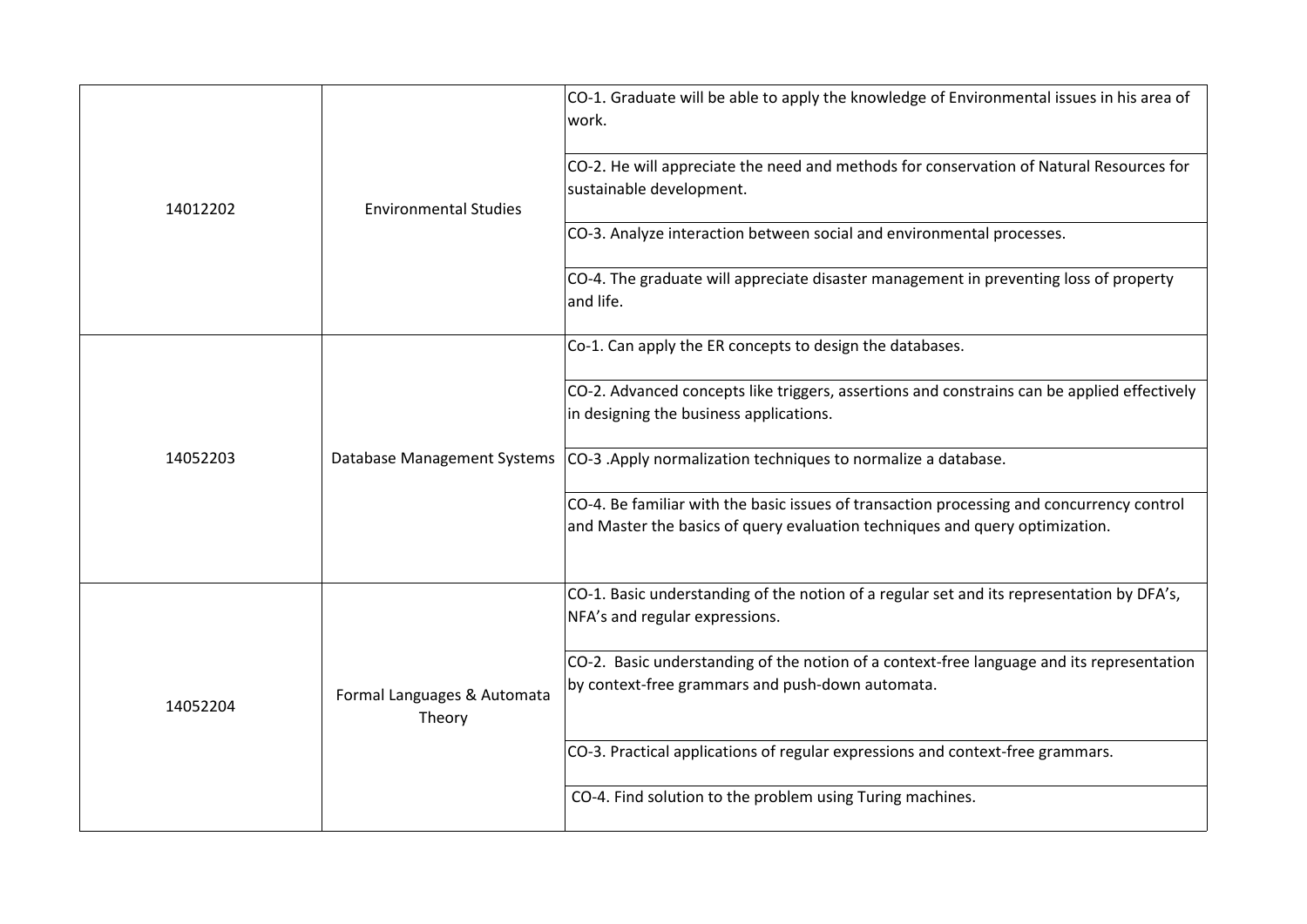|          |                              | CO-1. Ability to solve problems using object oriented approach and implement them using<br>Java                                          |
|----------|------------------------------|------------------------------------------------------------------------------------------------------------------------------------------|
| 14052205 | Java Programming             | CO-2. Ability to write Efficient programs with multitasking ability and handle exceptions                                                |
|          |                              | CO-3. Create user friendly interface                                                                                                     |
|          |                              | CO-4. Ability to create AWT components                                                                                                   |
|          |                              | CO-1.Perform arithmetic operations of binary number system.                                                                              |
|          |                              | CO-2. Understand the organization of the Control unit, Arithmetic and Logical unit,<br>Memory unit and the I/O unit.                     |
| 14052206 | <b>Computer Organization</b> | CO-3. Ability to use memory and I/O devices effectively and to explore the hardware<br>requirements for cache memory and virtual memory. |
|          |                              | CO-4. Ability to understand the concept of pipelining and multiprocessors.                                                               |
|          |                              | CO-1. Design and implement a database schema for a given problem-domain                                                                  |
| 14252207 | Database Management Systems  | CO-2. Populate and query a database using SQL DDL/DML commands.                                                                          |
|          | Lab                          | CO-3. Able to implement Oracle functions and operators.                                                                                  |
|          |                              | CO-4. Programme PL/SQL including stored procedures, stored functions and cursors.                                                        |
|          |                              | CO-1. Students will be able to create, compile, and run Java programs.                                                                   |
| 14052208 | Java Programming Lab         | CO-2. Students are able to write java programs using primitive data types, control<br>statements, methods, and arrays.                   |
|          |                              | CO-3. Students are able to implement Packages, Interfaces and Exception handling.                                                        |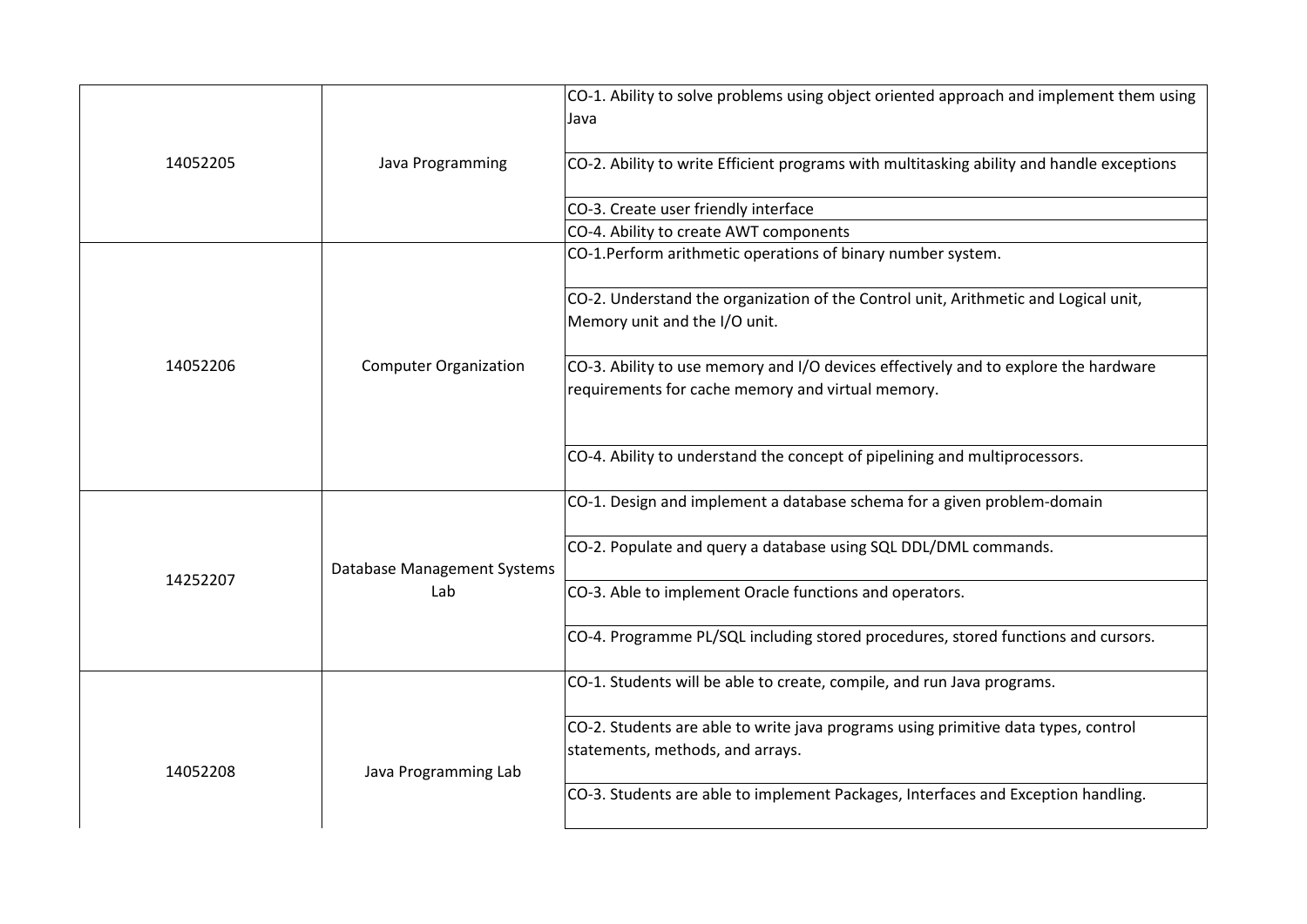|          |                             | CO-4. Students are able to Create and Develop a GUI interface and Java applets.                                                                                                                                                        |
|----------|-----------------------------|----------------------------------------------------------------------------------------------------------------------------------------------------------------------------------------------------------------------------------------|
|          | <b>Operating Systems</b>    | CO-1. Write System and application programs to exploit operating system functionality.                                                                                                                                                 |
|          |                             | CO-2. Compare and contrast the various ways of structuring an operating system such as<br>object oriented, modular, micro-kernel, and layered.                                                                                         |
| 14053101 |                             | CO-3. Define the types of processor scheduling such as short-term, medium-term, and long-<br>term.                                                                                                                                     |
|          |                             | CO-4. Compare and contrast the common algorithms used for both preemptive and non<br>preemptive scheduling of tasks in operating systems, such as FCFS, SJF, priority, Round<br>Robin, Multilevel queue and multilevel feedback queue. |
| 14053102 | <b>Computer Networks</b>    | CO-1. Understand the basics of the TCP/IP reference model, as well as the OSI reference<br>model.                                                                                                                                      |
|          |                             | CO-2. Understand the difference between hierarchical and distance vector routing.                                                                                                                                                      |
|          |                             | CO-3. Understand Network and Transport protocols.                                                                                                                                                                                      |
|          |                             | CO-4. Understand Data link and Application layer protocols.                                                                                                                                                                            |
| 14053103 | <b>Software Engineering</b> | CO-1. Ability to Define a software process<br>CO-2. Learn the basics of the life cycle of software                                                                                                                                     |
|          |                             | CO-3. Analyze the requirements of a software                                                                                                                                                                                           |
|          |                             | Allows to do software Design<br>CO-4. Awareness over code and test the soft ware.                                                                                                                                                      |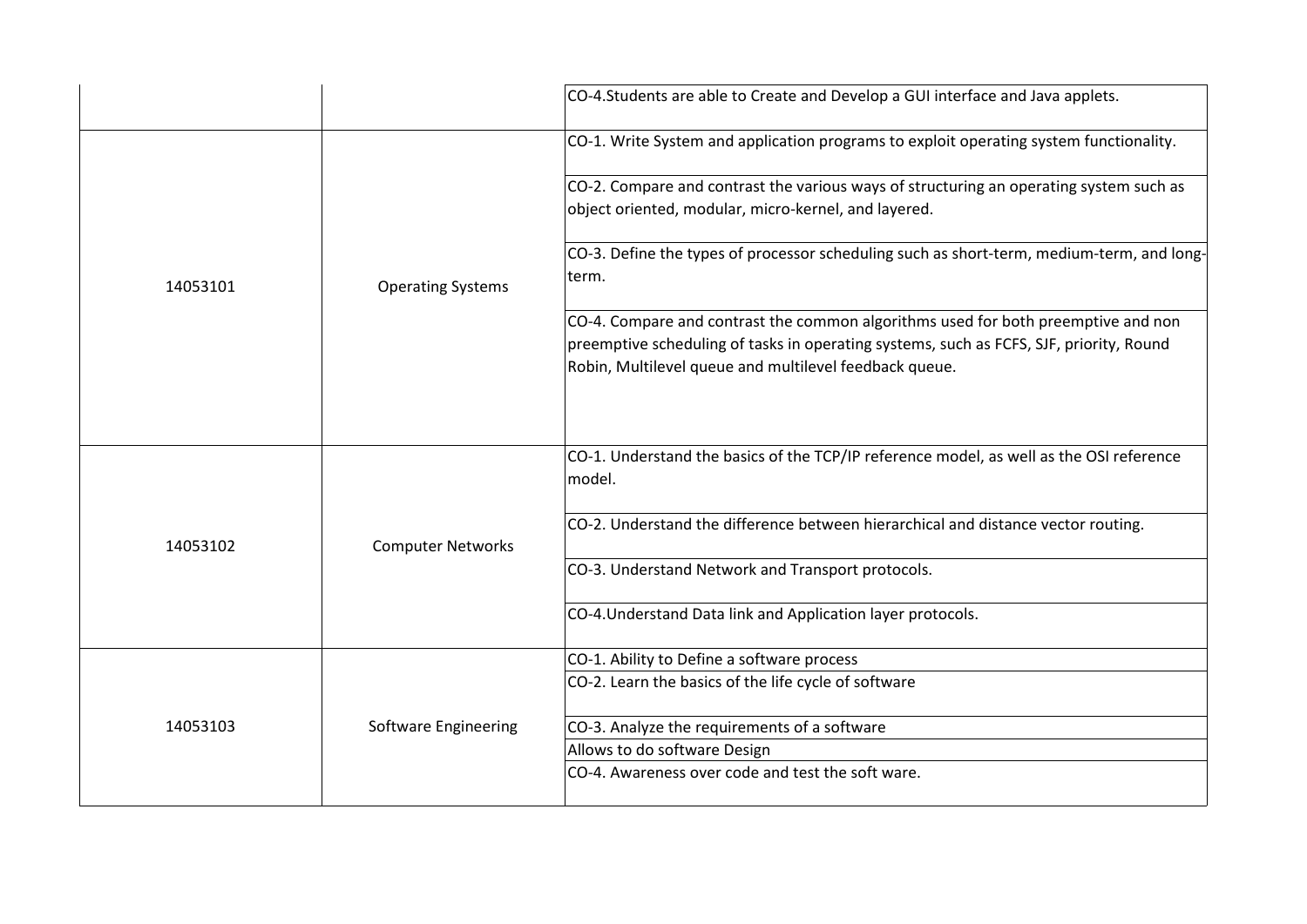| 14053104 | <b>Compiler Design</b>      | CO-1. . Have the clear idea regarding the different phases of compiler in design of a<br>complier.                                                          |
|----------|-----------------------------|-------------------------------------------------------------------------------------------------------------------------------------------------------------|
|          |                             | CO-2. Able to use the compiler construction tools related to complier design effectively<br>and efficiently.                                                |
|          |                             | CO-3. Have the clear idea of language specifications using context and free grammars<br>$ $ (CFG).                                                          |
|          |                             | CO-4.Able to write the optimized code.                                                                                                                      |
|          | <b>Computer Graphics</b>    | CO-1. Have the clear idea regarding the applications of the computer graphics and Graphics<br>Systems.                                                      |
| 14053105 |                             | CO-2. Design algorithms for different geometric shapes line, circle, ellipseetc.                                                                            |
|          |                             | CO-3. Perform transformations (rotation, scaling, and translation, shearing) on geometric<br>objects.                                                       |
|          |                             | CO-4. Understand the working of animation technique.                                                                                                        |
| 14043106 | <b>Micro Processors</b>     | CO-1. Students will become familiar with 8086 microprocessors and able to write some<br>simple programs                                                     |
|          |                             | CO-2. Interface the 8086 microprocessor with various devices (RAM, ROM, ADC and DAC)<br>and program them.                                                   |
|          |                             | CO-3. Convert ideas into programs written with the 8086 instruction set.                                                                                    |
|          |                             | CO-4. Explain the basics of Various kinds of Microprocessors (80386, 80486 and Pentium)<br>including their structure, operation and interface with systems. |
|          |                             |                                                                                                                                                             |
|          | Human Values & Professional | CO-1. Understand need, basic guidelines, contents and process for value education                                                                           |
|          | Ethics                      |                                                                                                                                                             |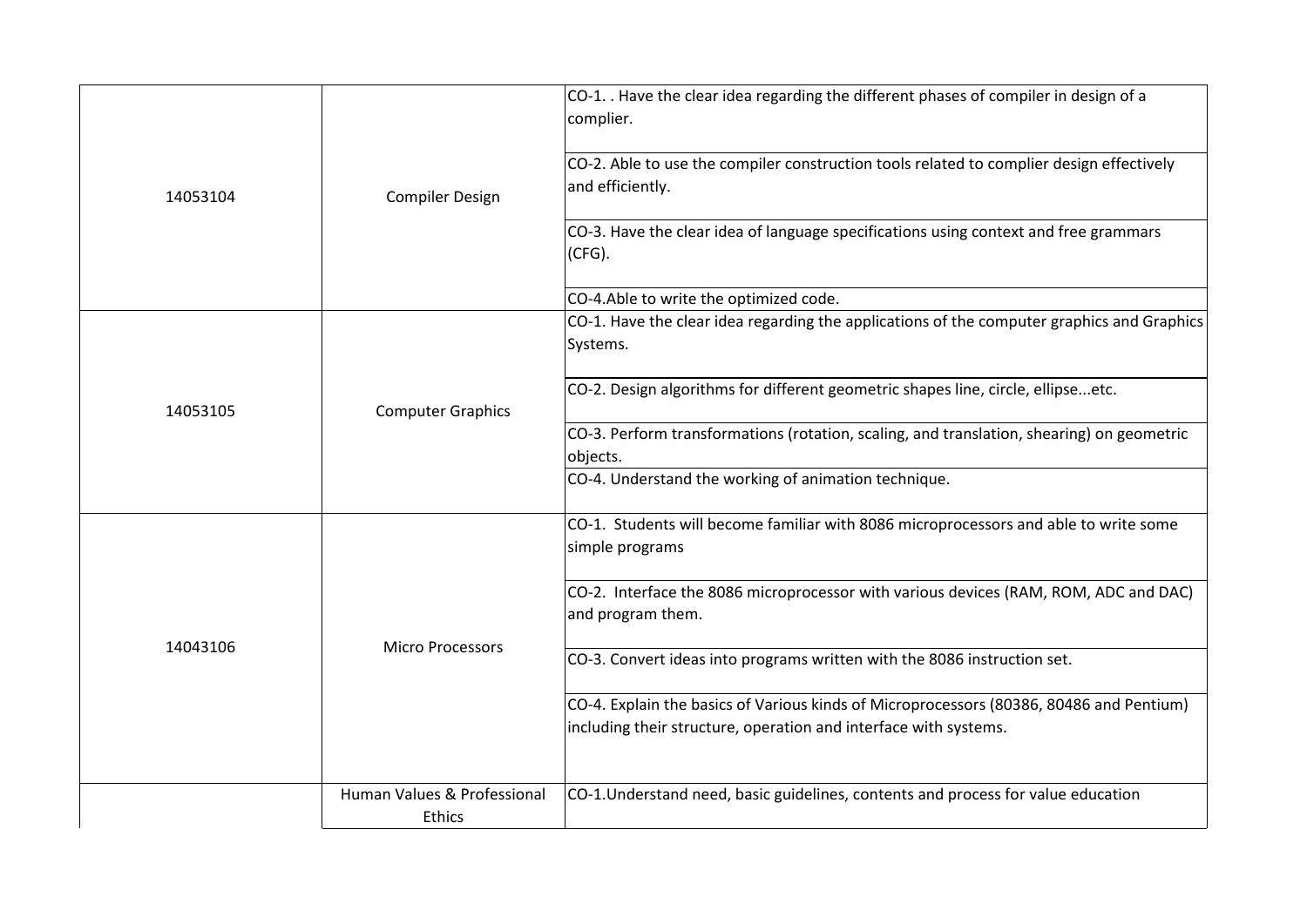|          | (Audit Course)                                         | CO-2. Meaning of trust, respect and find difference between respect and differentiation                                                                                                                                                |
|----------|--------------------------------------------------------|----------------------------------------------------------------------------------------------------------------------------------------------------------------------------------------------------------------------------------------|
| 14253107 |                                                        | CO-3. Look at the connection between ethics and technology, the ethical issues emerged in<br>the information society                                                                                                                   |
|          |                                                        | CO-4. Understand information privacy, Intellectual property, and security.                                                                                                                                                             |
|          |                                                        | CO-1. Understand the basics of the TCP/IP layer model, as well as the OSI 7 layer model.                                                                                                                                               |
|          |                                                        | CO-2. Learn to carry out Dijkstra's shortest path algorithm in a given network.                                                                                                                                                        |
| 14053108 | <b>Computer Networks &amp; Operating</b><br>System Lab | CO-3. Define the types of processor scheduling such as short-term, medium-term, and long-<br>term.                                                                                                                                     |
|          |                                                        | CO-4. Compare and contrast the common algorithms used for both preemptive and non<br>preemptive scheduling of tasks in operating systems, such as FCFS, SJF, priority, Round<br>Robin, Multilevel queue and multilevel feedback queue. |
|          |                                                        | CO-1. Interpret programs in assembly language Format.                                                                                                                                                                                  |
|          |                                                        | CO-2. Be able to modify existing programs.                                                                                                                                                                                             |
| 14043109 | <b>Micro Processors Lab</b>                            | CO-3. Analyze the interfacing circuitry and programs required for peripheral support chips<br>and other hardware.                                                                                                                      |
|          |                                                        | CO-4. Develop control specific programs.                                                                                                                                                                                               |
|          |                                                        | CO-1. Ability to develop blueprint solutions to the complex problems using object oriented<br>approach.                                                                                                                                |
|          |                                                        | CO-2. Identify and Represent classes and responsibilities using UML notation.                                                                                                                                                          |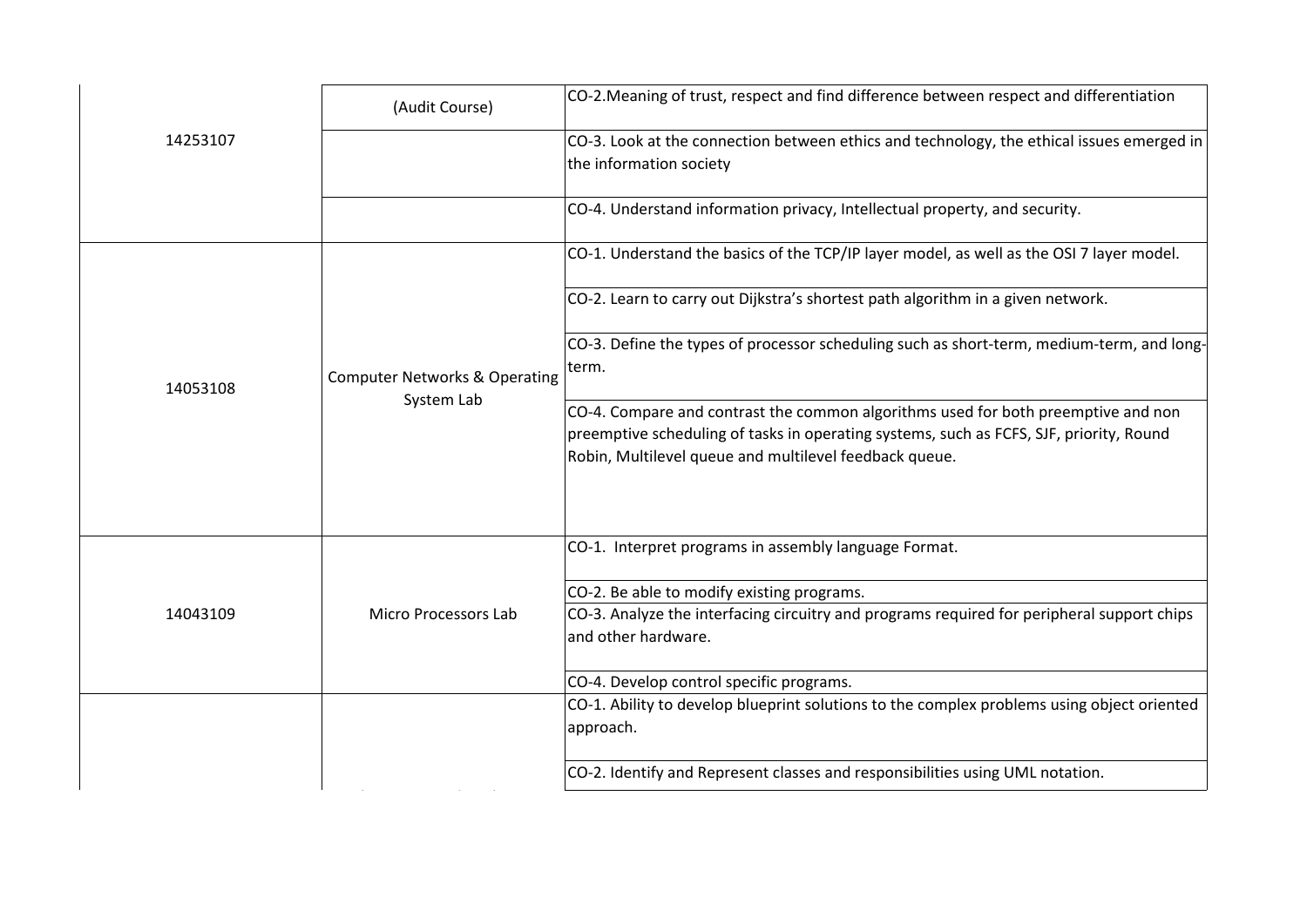| 14053201 | <b>Object Oriented Analysis &amp;</b><br>Design | $ $ CO-3. Model the behavioral elements of systems by using UML notations like interaction<br>diagrams, State chart diagrams, activity diagrams etc.                       |
|----------|-------------------------------------------------|----------------------------------------------------------------------------------------------------------------------------------------------------------------------------|
|          |                                                 | CO-4. Explain how the Unified Modeling Language (UML) represents an object-oriented<br>system using a number of modeling views.                                            |
|          |                                                 | CO-1. Analyze the complexity of the algorithms.                                                                                                                            |
|          |                                                 | CO-2. Use techniques divide and conquer, greedy, dynamic programming, backtracking,<br>branch and bound to solve the problems.                                             |
| 14053202 | Design & Analysis of Algorithms                 | CO-3. Explain the major graph algorithms and their analysis.                                                                                                               |
|          |                                                 | CO-4. . Explain basic complexity classes such as P, NP, NP Hard and NP-complete.                                                                                           |
|          |                                                 | CO-1. Understand and apply JavaScript, CSS & XHTML to create dynamic XHTML.                                                                                                |
| 14053203 | Web Technologies                                | CO-2. Exposure to basic Web Programming: Including HTML programming (manual and tool-<br>assisted). Java Script programming of reactive web pages elements, PHP scripting. |
|          |                                                 | CO-3. Exposure to database programming using PHP.                                                                                                                          |
|          |                                                 | CO-4. The necessary skills to write server side programs.                                                                                                                  |
|          |                                                 | CO-1. The fundamental skills required to write simple and complex Shell scripts to<br>automate jobs and processes in the Unix environment.                                 |
| 14053204 | Unix & Shell Programming                        | CO-2. Have hands-on knowledge of the basic principles of Unix file system.                                                                                                 |
|          |                                                 | CO-3.Tell the difference between conventional function calls versus system calls in UNIX<br>and classifies system calls in UNIX.                                           |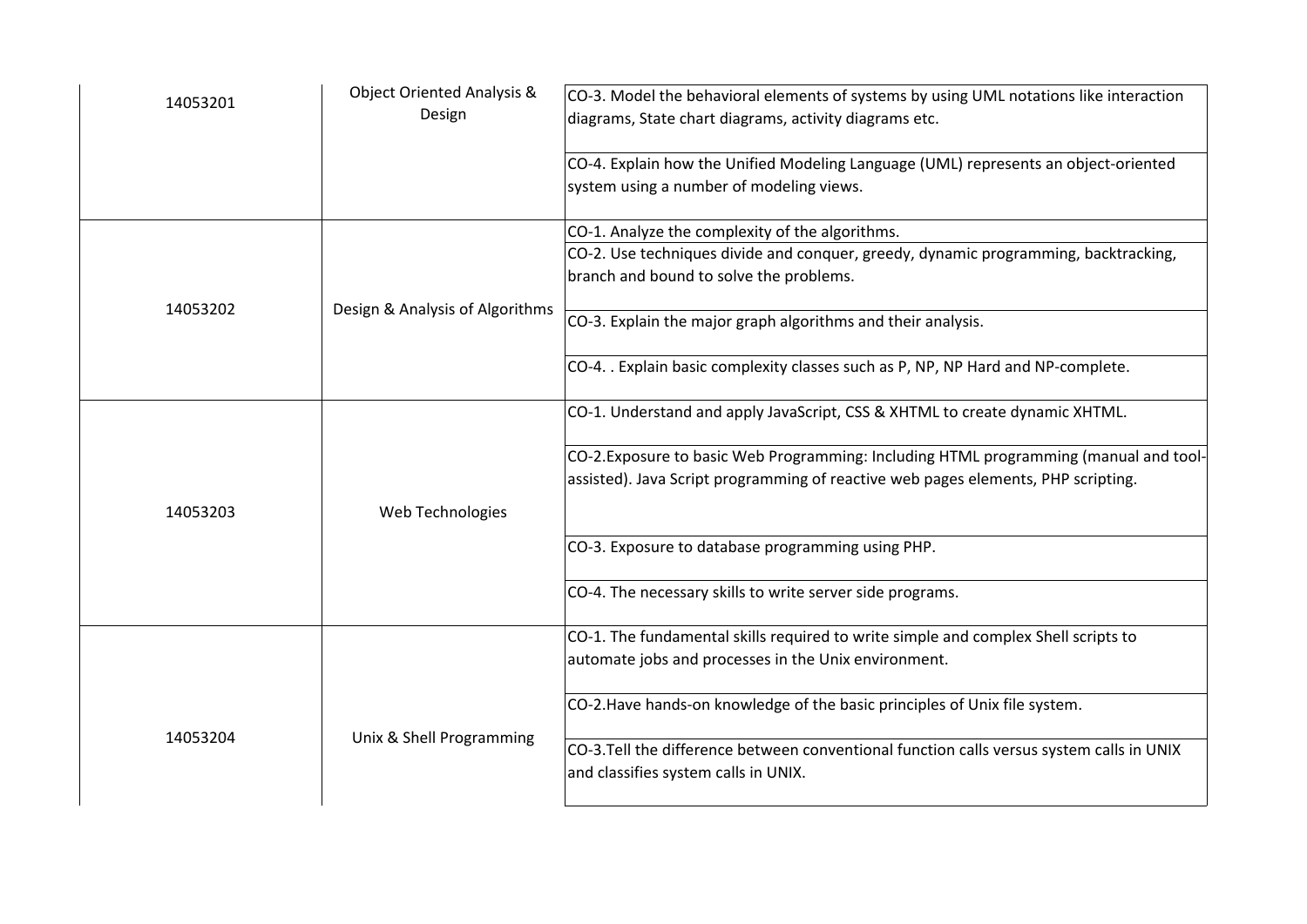|          |                                       | CO-4. Define mechanisms for local and remote inter process communication in UNIX.                                                                       |
|----------|---------------------------------------|---------------------------------------------------------------------------------------------------------------------------------------------------------|
|          |                                       | CO-1.Posses the ability to select a search algorithm for a problem and characterize its time<br>and space complexities.                                 |
|          |                                       | CO-2. Posses the skill for representing knowledge using appropriate technique.                                                                          |
| 14033205 | Artificial Intelligence               | CO-3. Understand the conceptual and computational trade-offs between the<br>expressiveness of different formal representations.                         |
|          |                                       | CO-4. Posses the ability in apply AI techniques to solve problems of Game playing, Expert<br>Systems, Machine Learning and Natural Language Processing. |
| 14053206 |                                       | CO-1. Students will be introduced to some existing applications of wireless sensor<br>networks and GSM.                                                 |
|          |                                       | CO-2. To have a good understanding of Mobile Computing and MAC.                                                                                         |
|          | <b>Wireless Sensor Networks</b>       | CO-3. Students will learn to program sensor network platforms and Tools.                                                                                |
|          |                                       | CO-4. To know the concept of Energy Consumption, Sensing, Communication Range and<br>Clustering of Sensors.                                             |
| 14053207 | <b>Advanced Computer Architecture</b> | CO-1. Realize parallelism and Parallel architectures.                                                                                                   |
|          |                                       | CO-2. Exposure to differentials of shared memory multiprocessors and distributed memory<br>multicomputer.                                               |
|          |                                       | CO-3. Skills in evaluating and optimizing the performance of parallel computer<br>architectures                                                         |
|          |                                       | CO-4. Ability to use Thread level parallelism.                                                                                                          |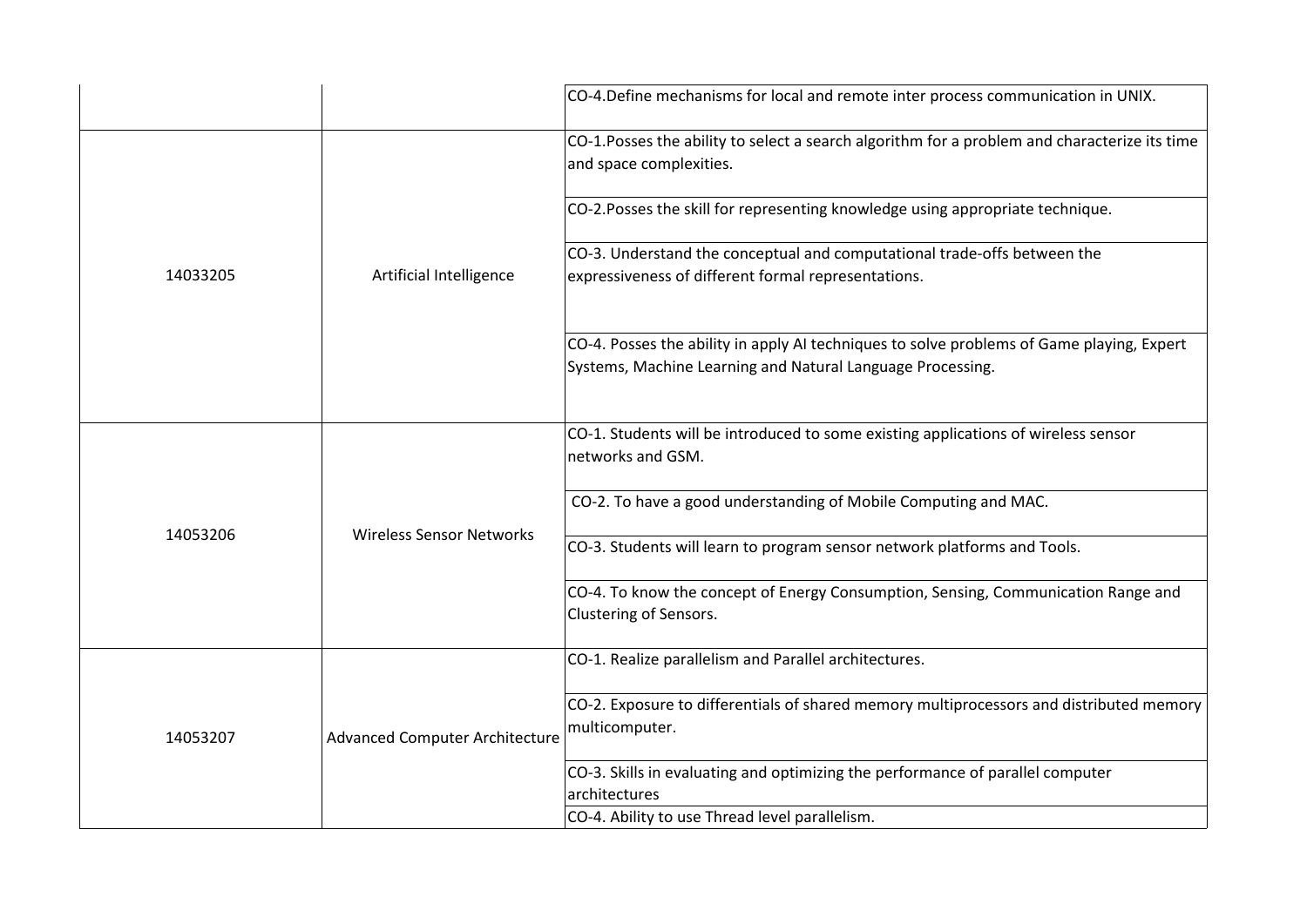|          |                                 | CO-1. Basic concepts of Sound/Audio and image/Graphics.                                                                                                                                                                                      |
|----------|---------------------------------|----------------------------------------------------------------------------------------------------------------------------------------------------------------------------------------------------------------------------------------------|
|          |                                 | CO-2. Basic concepts of Video and Animation, Data compression standards.                                                                                                                                                                     |
| 14053208 | Multimedia Systems              | CO-3. Basic knowledge of multimedia database system, Hypertext and MHEG.                                                                                                                                                                     |
|          |                                 | CO-4. Fundamentals of Multimedia Operating systems and Basic concepts of<br>Synchronization.                                                                                                                                                 |
|          |                                 | CO-1. Have improved communication in listening, speaking, reading and writing skills in<br>general.                                                                                                                                          |
| 14243209 | Advanced English &              | CO-2. Have developed their oral communication and fluency in group discussions and<br>interviews.                                                                                                                                            |
|          | <b>Communication Skills Lab</b> | CO-3. Have improved awareness of English in science and technology context.                                                                                                                                                                  |
|          |                                 | CO-4. Have achieved familiarity with a variety of technical reports.                                                                                                                                                                         |
|          |                                 | CO-1.Design and implement a basic website.                                                                                                                                                                                                   |
|          |                                 | CO-2. Implement different navigation strategies.                                                                                                                                                                                             |
| 14053210 | Web Technologies Lab            | CO-3.Use client-side technologies (XHTML, CSS, forms, JavaScript) and Use server-side<br>technology PHP to implement websites.                                                                                                               |
|          |                                 | CO-4. Develop simple back-end database to support a website.                                                                                                                                                                                 |
|          |                                 | CO-1. Students should be able to understand the application of Managerial Economics in<br>various aspects of decision making                                                                                                                 |
| 14254101 | Managerial Economics &          | CO-2. The thorough understanding of Managerial Economics and Analysis of Financial<br>Statements facilities the Techno crafts-cum-Entrepreneurs to take-up decisions effectively<br>and efficiently in the challenging Business Environment. |
|          | <b>Financial Analysis</b>       |                                                                                                                                                                                                                                              |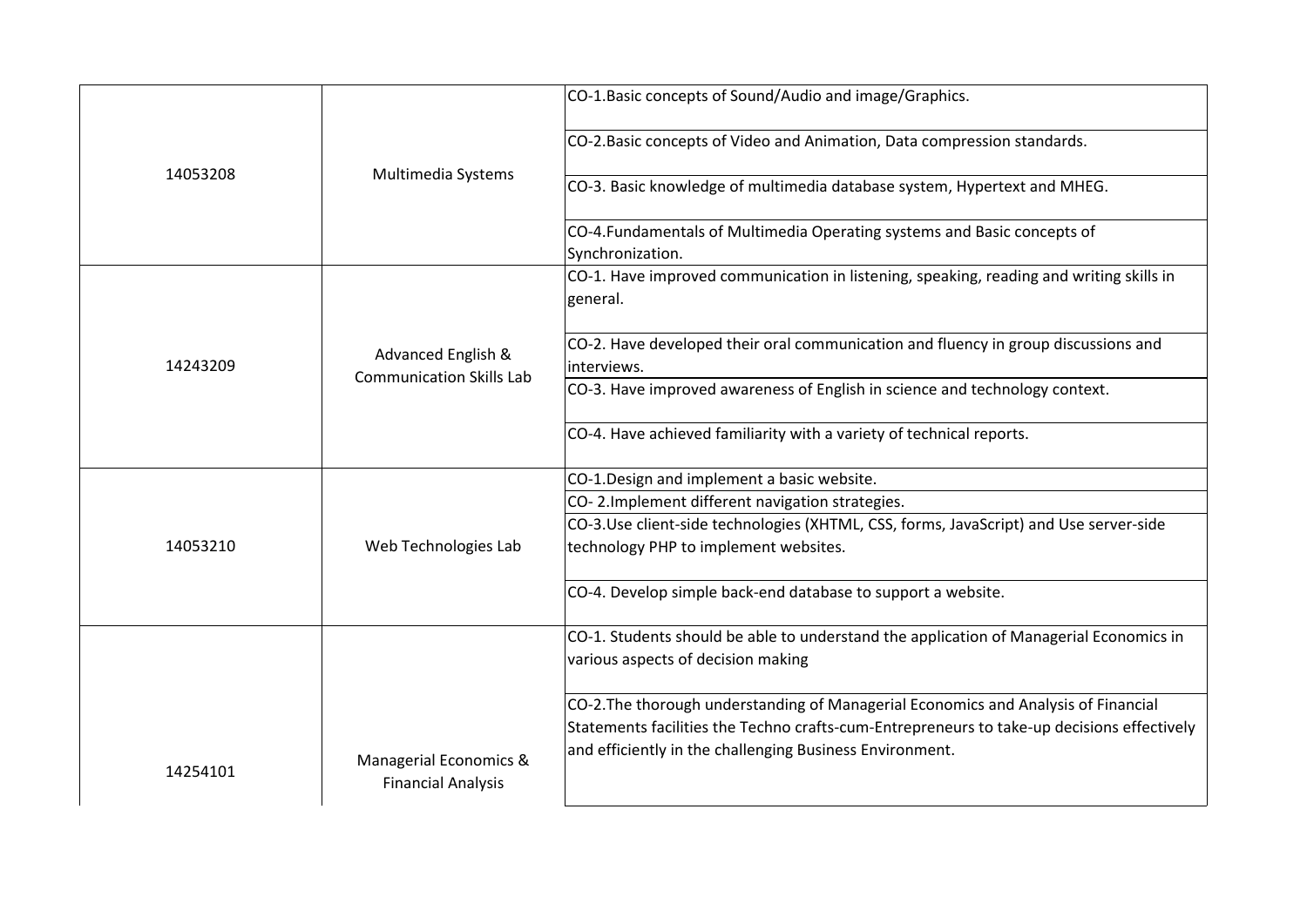|          |                                | CO-3.Students should be able to think and analyze the critical problems in accountancy                                                                    |
|----------|--------------------------------|-----------------------------------------------------------------------------------------------------------------------------------------------------------|
|          |                                | CO-4.Students should be able to enhance their leadership qualities and understand the key<br>elements to be an entrepreneur                               |
|          |                                | CO-1.Identify and understand the components of warehousing.                                                                                               |
| 14054102 | Data Warehousing & Data Mining | CO-2. Compare and contrast OLAP and data mining as techniques for extracting knowledge<br>lfrom a data warehouse.                                         |
|          |                                | CO-3. Identify and understand the data extraction and transformation techniques.                                                                          |
|          |                                | CO-4.Gain knowledge about data mining, decision tree and clustering.                                                                                      |
| 14054103 |                                | CO-1. To learns fundamentals and essentials of Cloud Computing.                                                                                           |
|          | <b>Cloud Computing</b>         | CO-2. Understanding the key dimensions of the challenge of Cloud computing.                                                                               |
|          |                                | CO-3. Assessment of the economics, financial and technological implications for selecting<br>cloud computing.                                             |
|          |                                | CO-4. Understand how cloud components fit together.                                                                                                       |
| 14054104 |                                | CO-1. Understand the basic testing procedures                                                                                                             |
|          |                                | CO-2. Generating test cases and test suites.                                                                                                              |
|          |                                | CO-3. Test how the software reacts under repeated execution of the same operations.                                                                       |
|          | <b>Software Testing</b>        | CO-4. Know how automated tools run tests significantly faster than human users and build<br>a suite of tests that covers every feature in an application. |
|          |                                |                                                                                                                                                           |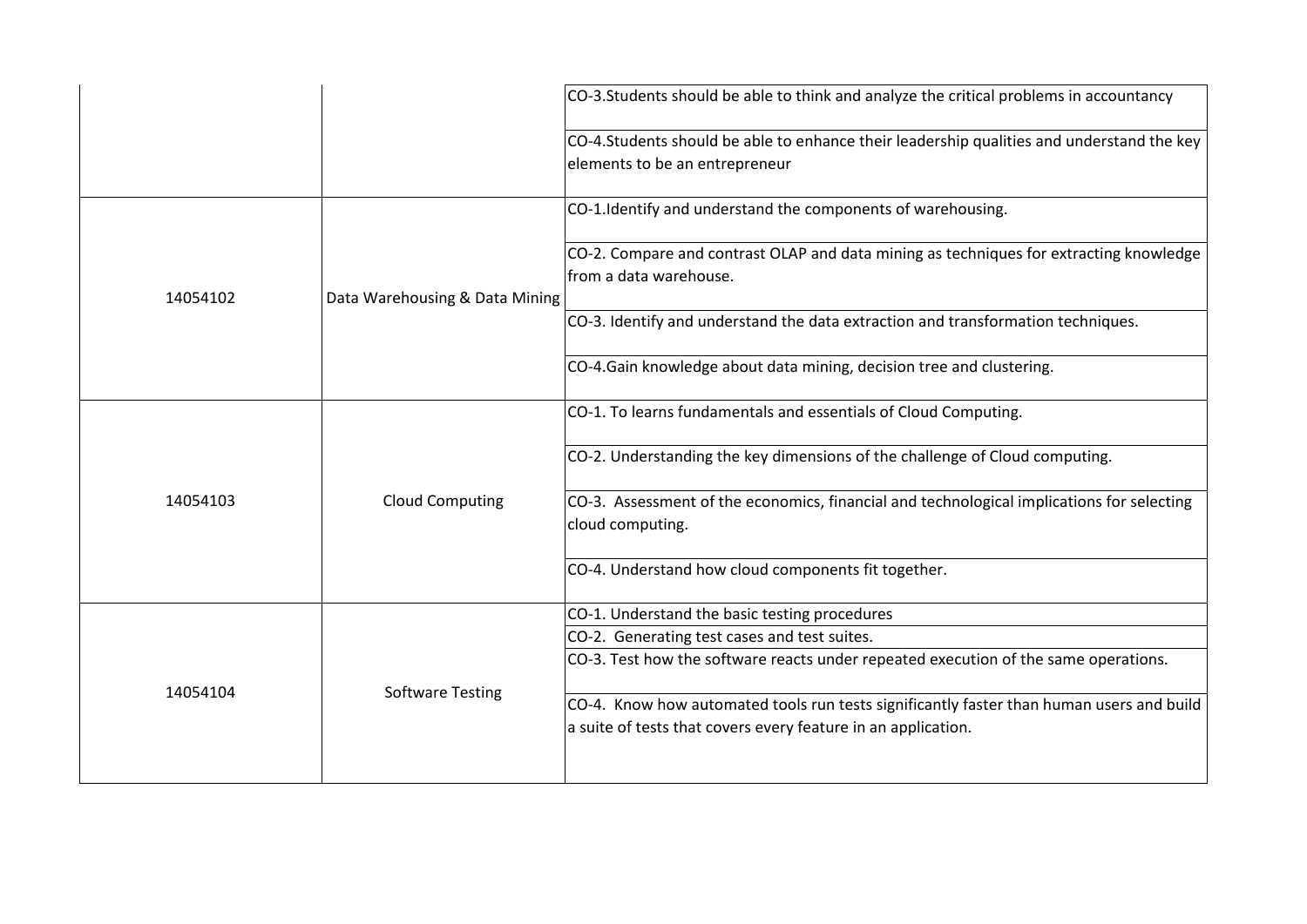|          |                                 | CO-1. Understands how different management and development practices affect software<br>and process quality.                                           |
|----------|---------------------------------|--------------------------------------------------------------------------------------------------------------------------------------------------------|
|          |                                 | CO-2. Describe and determine the purpose and importance of project management from<br>the perspectives of planning tracking and completion of project. |
| 14054105 | Software Project Management     |                                                                                                                                                        |
|          |                                 | CO-3. Compare and differentiate organization structures and project structures.                                                                        |
|          |                                 | CO-4. Able to analyze the Case Study: CCPDS-R(The command Center Processing and<br>Display System-Replacement.                                         |
|          |                                 | CO-1. Examine various types of images, intensity transformations and spatial filtering.                                                                |
|          |                                 | CO-2. Develop Fourier transforms for image processing in frequency domain.                                                                             |
| 14054106 | <b>Digital Image Processing</b> | CO-3. Evaluate the methodologies for image segmentation, restoration, topology, etc.                                                                   |
|          |                                 | CO-4. Analyze Image data compression techniques.                                                                                                       |
| 14054107 |                                 | CO-1. Design and understand software architecture                                                                                                      |
|          |                                 | CO-2. Recognize major software architectural styles                                                                                                    |
|          | Software Architecture           | CO-3. Describe a software architecture using various documentation approaches and<br>architectural description languages.                              |
|          |                                 | CO-4. Identify and assess the quality attributes of a system at the architectural level.                                                               |
|          |                                 | CO-1. Able to Categorize Storage Networking Issues                                                                                                     |
|          |                                 | CO-2. Able to identify the components and uses of a storage Area Networks(SAN)                                                                         |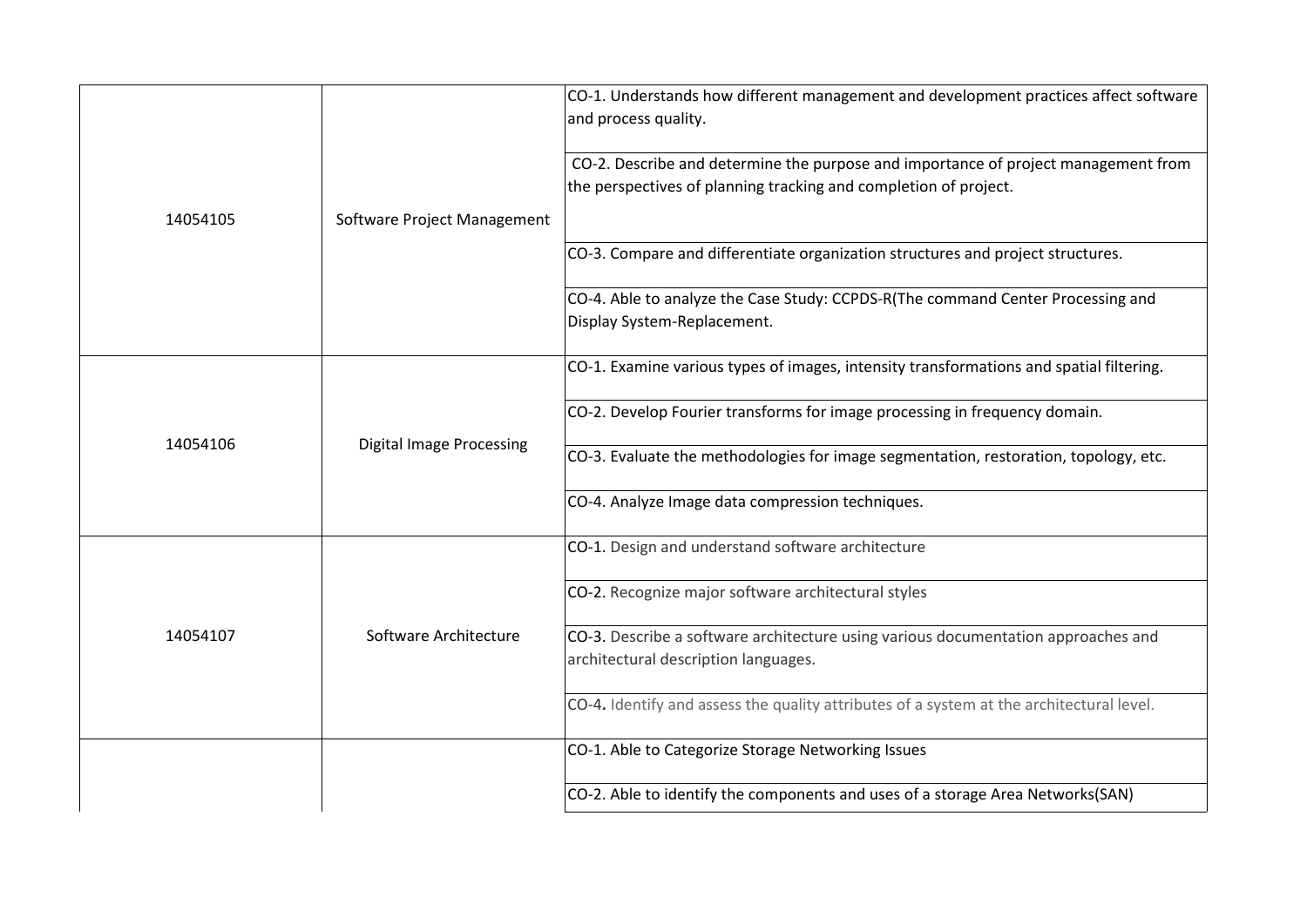| 14054108 | <b>Storage Area Networks</b>           | CO-3. Able to identify challenges for network storage.                                                                                                                      |
|----------|----------------------------------------|-----------------------------------------------------------------------------------------------------------------------------------------------------------------------------|
|          |                                        | CO-4. To have clear idea about clusters in Storage Area Networks.                                                                                                           |
|          | Service Oriented Architecture          | CO-1. Known about the basic principles of service oriented architecture, its components<br>and techniques                                                                   |
| 14054109 |                                        | CO-2. Understand the architecture of web services                                                                                                                           |
|          |                                        | CO-3. To have clear idea about SOA delivery strategies.                                                                                                                     |
|          |                                        | CO-4. Understand technology underlying the service design                                                                                                                   |
| 14054110 |                                        | CO-1. To have clear idea about data communication and network management related<br>issues.                                                                                 |
|          |                                        | CO-2. Be familiar with SNMP protocol and its uses in managing and monitoring networks.<br>CO-3. Be familiar with different versions of SNMP for managing Networked Devices. |
|          | <b>Network Management Systems</b>      |                                                                                                                                                                             |
|          |                                        | CO-4. To have clear idea about XML Based Network, Reliable fault tolerant network<br>management.                                                                            |
| 14054111 |                                        | CO-1. The students understand the process to be followed in the software development life<br>cycle.                                                                         |
|          | Software Testing and Case tools<br>lab | CO-2. Automate the testing process by using several testing tools.                                                                                                          |
|          |                                        | CO-3. Design and implement projects using OO concepts.                                                                                                                      |
|          |                                        | CO-4. Use the UML analysis and design diagrams.                                                                                                                             |
|          |                                        | CO-1. The student will be able to use Weka tool                                                                                                                             |
|          |                                        | CO-2. Build a data warehouse                                                                                                                                                |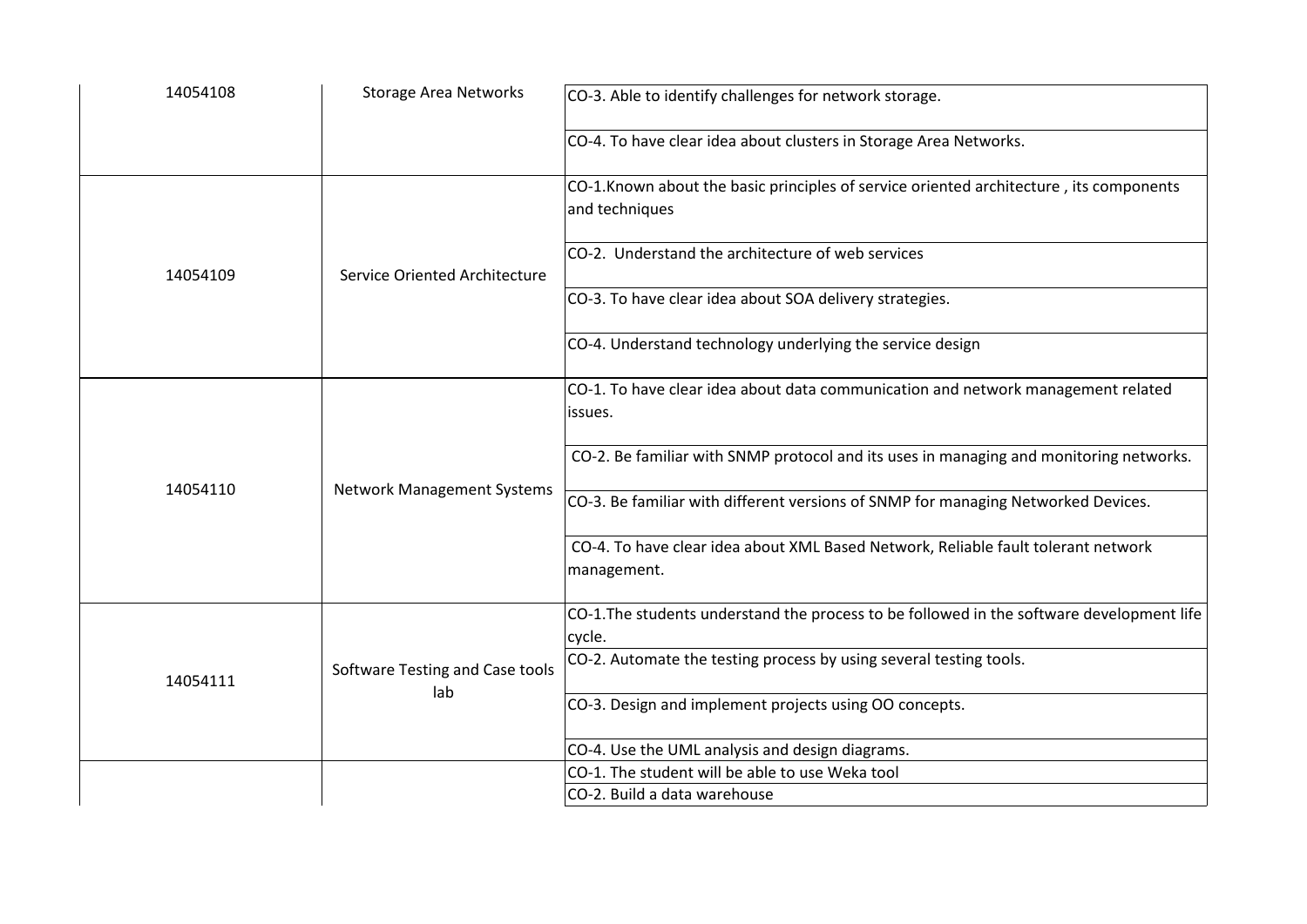| 14054112 | Lab                             | Data Warehousing & Data Mining CO-3. Mine Statistical Measures in large databases.                         |
|----------|---------------------------------|------------------------------------------------------------------------------------------------------------|
|          |                                 | Co-4. Can differentiate between Classification & Clustering.                                               |
|          |                                 | CO-1. The course enables the students to above the principles and applications of                          |
|          |                                 | management knowledge and exposure to the latest developments in the field.                                 |
|          |                                 | CO-2. This helps to take effective and efficient managerial decision on physical and human                 |
| 14254201 | <b>Management Science</b>       | resources of an organization.                                                                              |
|          |                                 | CO-3. Besides, the knowledge of Management Science facilities for his/her personal and                     |
|          |                                 | professional development.                                                                                  |
|          |                                 | CO-4. Have the clear idea about Project management techniques to engineering problems<br>such as PERT/CPM. |
|          |                                 |                                                                                                            |
|          |                                 | CO-1. Project the network from both internal and external attacks.                                         |
|          |                                 | CO-2. Understand theory of fundamental cryptography, encryption and decryption                             |
| 14054202 | Cryptography & Network Security | algorithms,                                                                                                |
|          |                                 | CO-3. Build secure authentication systems by use of message authentication techniques.                     |
|          |                                 | CO-4. To have an idea about Viruses, Malwares and mechanisms for preventing these                          |
|          |                                 | threats.<br>CO-1. Identify common design patterns in the context of incremental and iterative              |
|          |                                 | development.                                                                                               |
| 14054203 | <b>Design Patterns</b>          | CO-2. Know the underlying object oriented principles of design patterns.                                   |
|          |                                 | CO-3. Understand the context in which the pattern can be applied.                                          |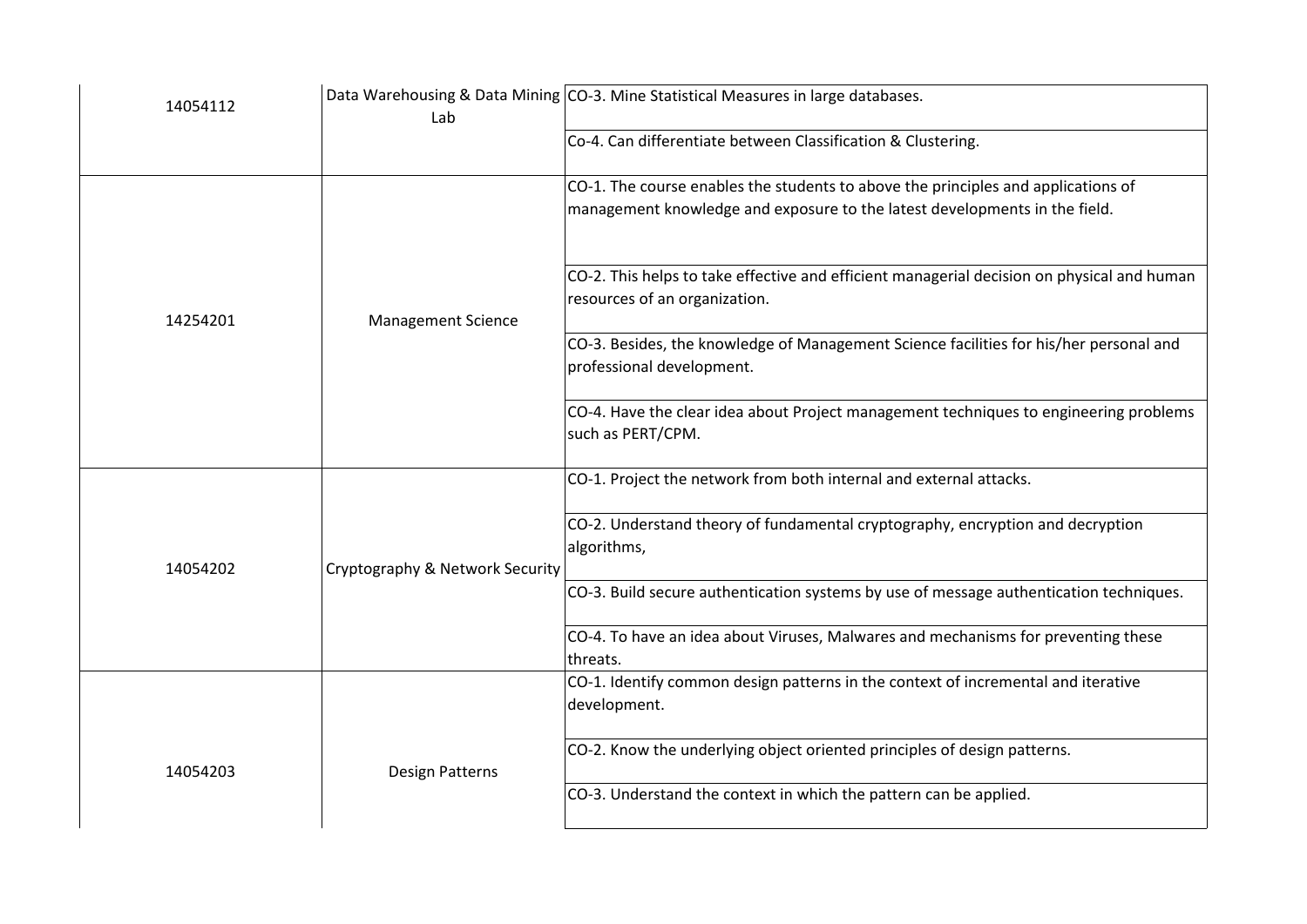|          |                       | CO-4. Distinguish pattern approach for software applications.                                   |
|----------|-----------------------|-------------------------------------------------------------------------------------------------|
| 14054204 | Principles of TCP/IP  | CO-1.To learns the TCP/IP reference model for computer communication.                           |
|          |                       | CO-2. To have an idea about IP address classes and IP datagram format in communication.         |
|          |                       | CO-3. To have an idea about TCP and UDP protocols.                                              |
|          |                       | CO-4. To learn error reporting message protocols and advanced versions of IP and ICMP.          |
|          |                       | CO-1. Learn about soft computing techniques and their applications                              |
|          | Soft Computing        | CO-2. Analyze various neural network architectures                                              |
| 14054205 |                       | CO-3. Apply fuzzy logic and reasoning to handle uncertainty and solve engineering<br>problems   |
|          |                       | CO-4. Apply genetic algorithms to combinatorial optimization problems.                          |
| 14054206 | <b>Grid Computing</b> | CO-1. Understand and explain the basic concepts of Grid Computing.                              |
|          |                       | CO-2. Understanding Grid Security and Resource Management in Grid Computing.                    |
|          |                       | CO-3. Understand Data Management and Grid Portals.                                              |
|          |                       | CO-4. Understand Globus Toolkit and gLite.                                                      |
| 14054207 | Seminar               | CO-1. Student is expected to do an in depth study in a specialized area                         |
|          |                       | CO-2. To learn investigation methodologies in specialized areas.                                |
|          |                       | CO-3. Evaluate and synthesize evidence in order to draw conclusions consistent with the<br>text |
|          |                       | CO-4. Have and develop presentation skills                                                      |
|          |                       | CO-1. Problem solving skills                                                                    |